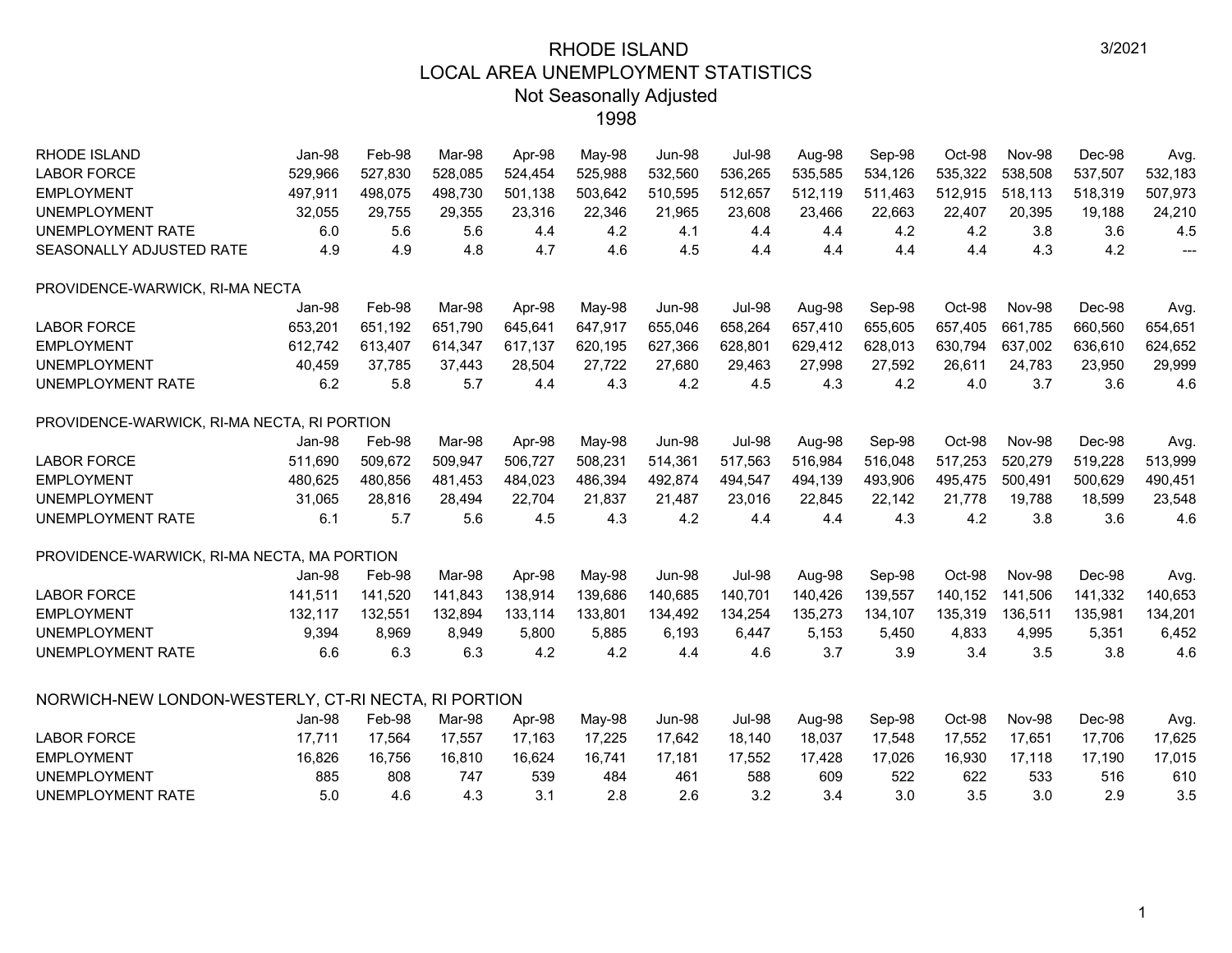| <b>BARRINGTON</b>        | Jan-98 | Feb-98 | Mar-98 | Apr-98 | May-98 | <b>Jun-98</b> | <b>Jul-98</b> | Aug-98 | Sep-98 | Oct-98 | <b>Nov-98</b> | Dec-98 | Avg.   |
|--------------------------|--------|--------|--------|--------|--------|---------------|---------------|--------|--------|--------|---------------|--------|--------|
| <b>LABOR FORCE</b>       | 8,400  | 8,394  | 8,372  | 8,360  | 8,383  | 8,464         | 8,494         | 8,506  | 8,531  | 8,561  | 8,612         | 8,627  | 8,475  |
| <b>EMPLOYMENT</b>        | 8,139  | 8,141  | 8,148  | 8,174  | 8,197  | 8,277         | 8,294         | 8,299  | 8,308  | 8,352  | 8,452         | 8,462  | 8,270  |
| <b>UNEMPLOYMENT</b>      | 261    | 253    | 224    | 186    | 186    | 187           | 200           | 207    | 223    | 209    | 160           | 165    | 205    |
| UNEMPLOYMENT RATE        | 3.1    | 3.0    | 2.7    | 2.2    | 2.2    | 2.2           | 2.4           | 2.4    | 2.6    | 2.4    | 1.9           | 1.9    | 2.4    |
| <b>BRISTOL</b>           | Jan-98 | Feb-98 | Mar-98 | Apr-98 | May-98 | Jun-98        | <b>Jul-98</b> | Aug-98 | Sep-98 | Oct-98 | Nov-98        | Dec-98 | Avg.   |
| <b>LABOR FORCE</b>       | 12,058 | 12,019 | 12,047 | 11,903 | 11,875 | 11,923        | 11,975        | 12,002 | 11,998 | 12,034 | 12,162        | 12,149 | 12,012 |
| <b>EMPLOYMENT</b>        | 11,369 | 11,370 | 11,380 | 11,417 | 11,447 | 11,560        | 11,586        | 11,590 | 11,605 | 11,664 | 11,806        | 11,821 | 11,551 |
| <b>UNEMPLOYMENT</b>      | 689    | 649    | 667    | 486    | 428    | 363           | 389           | 412    | 393    | 370    | 356           | 328    | 461    |
| <b>UNEMPLOYMENT RATE</b> | 5.7    | 5.4    | 5.5    | 4.1    | 3.6    | 3.0           | 3.2           | 3.4    | 3.3    | 3.1    | 2.9           | 2.7    | 3.8    |
| <b>BURRILLVILLE</b>      | Jan-98 | Feb-98 | Mar-98 | Apr-98 | May-98 | <b>Jun-98</b> | <b>Jul-98</b> | Aug-98 | Sep-98 | Oct-98 | Nov-98        | Dec-98 | Avg.   |
| <b>LABOR FORCE</b>       | 8,470  | 8,439  | 8,403  | 8,375  | 8,329  | 8,360         | 8,423         | 8,463  | 8,412  | 8,422  | 8,475         | 8,467  | 8,420  |
| <b>EMPLOYMENT</b>        | 7,929  | 7,930  | 7,938  | 7,962  | 7,984  | 8,063         | 8,080         | 8,084  | 8,094  | 8,136  | 8,235         | 8,244  | 8,057  |
| <b>UNEMPLOYMENT</b>      | 541    | 509    | 465    | 413    | 345    | 297           | 343           | 379    | 318    | 286    | 240           | 223    | 363    |
| UNEMPLOYMENT RATE        | 6.4    | 6.0    | 5.5    | 4.9    | 4.1    | 3.6           | 4.1           | 4.5    | 3.8    | 3.4    | 2.8           | 2.6    | 4.3    |
| <b>CENTRAL FALLS</b>     | Jan-98 | Feb-98 | Mar-98 | Apr-98 | May-98 | <b>Jun-98</b> | <b>Jul-98</b> | Aug-98 | Sep-98 | Oct-98 | Nov-98        | Dec-98 | Avg.   |
| <b>LABOR FORCE</b>       | 7,730  | 7,687  | 7,709  | 7,760  | 7,736  | 7,769         | 7,745         | 7,802  | 7,815  | 7,820  | 7,868         | 7,861  | 7,775  |
| <b>EMPLOYMENT</b>        | 7,148  | 7,147  | 7,155  | 7,178  | 7,196  | 7,268         | 7,284         | 7,287  | 7,295  | 7,334  | 7,422         | 7,432  | 7,262  |
| <b>UNEMPLOYMENT</b>      | 582    | 540    | 554    | 582    | 540    | 501           | 461           | 515    | 520    | 486    | 446           | 429    | 513    |
| UNEMPLOYMENT RATE        | 7.5    | 7.0    | 7.2    | 7.5    | 7.0    | 6.4           | 6.0           | 6.6    | 6.7    | 6.2    | 5.7           | 5.5    | 6.6    |
| <b>CHARLESTOWN</b>       | Jan-98 | Feb-98 | Mar-98 | Apr-98 | May-98 | <b>Jun-98</b> | <b>Jul-98</b> | Aug-98 | Sep-98 | Oct-98 | Nov-98        | Dec-98 | Avg.   |
| <b>LABOR FORCE</b>       | 3,964  | 3,935  | 3,888  | 3,870  | 3,850  | 3,890         | 3,908         | 3,938  | 3,901  | 3,964  | 3,958         | 3,945  | 3,917  |
| <b>EMPLOYMENT</b>        | 3,662  | 3,662  | 3,665  | 3,676  | 3,687  | 3,722         | 3,732         | 3,733  | 3,737  | 3,757  | 3,802         | 3,807  | 3,720  |
| <b>UNEMPLOYMENT</b>      | 302    | 273    | 223    | 194    | 163    | 168           | 176           | 205    | 164    | 207    | 156           | 138    | 197    |
| UNEMPLOYMENT RATE        | 7.6    | 6.9    | 5.7    | 5.0    | 4.2    | 4.3           | 4.5           | 5.2    | 4.2    | 5.2    | 3.9           | 3.5    | 5.0    |
| <b>COVENTRY</b>          | Jan-98 | Feb-98 | Mar-98 | Apr-98 | May-98 | <b>Jun-98</b> | <b>Jul-98</b> | Aug-98 | Sep-98 | Oct-98 | Nov-98        | Dec-98 | Avg.   |
| <b>LABOR FORCE</b>       | 18,572 | 18,501 | 18,486 | 18,423 | 18,423 | 18,619        | 18,828        | 18,831 | 18,572 | 18,731 | 18,831        | 18,818 | 18,636 |
| <b>EMPLOYMENT</b>        | 17,541 | 17,543 | 17,559 | 17,615 | 17,663 | 17,836        | 17,875        | 17,884 | 17,903 | 17,997 | 18,215        | 18,237 | 17,822 |
| <b>UNEMPLOYMENT</b>      | 1,031  | 958    | 927    | 808    | 760    | 783           | 953           | 947    | 669    | 734    | 616           | 581    | 814    |
| UNEMPLOYMENT RATE        | 5.6    | 5.2    | 5.0    | 4.4    | 4.1    | 4.2           | 5.1           | 5.0    | 3.6    | 3.9    | 3.3           | 3.1    | 4.4    |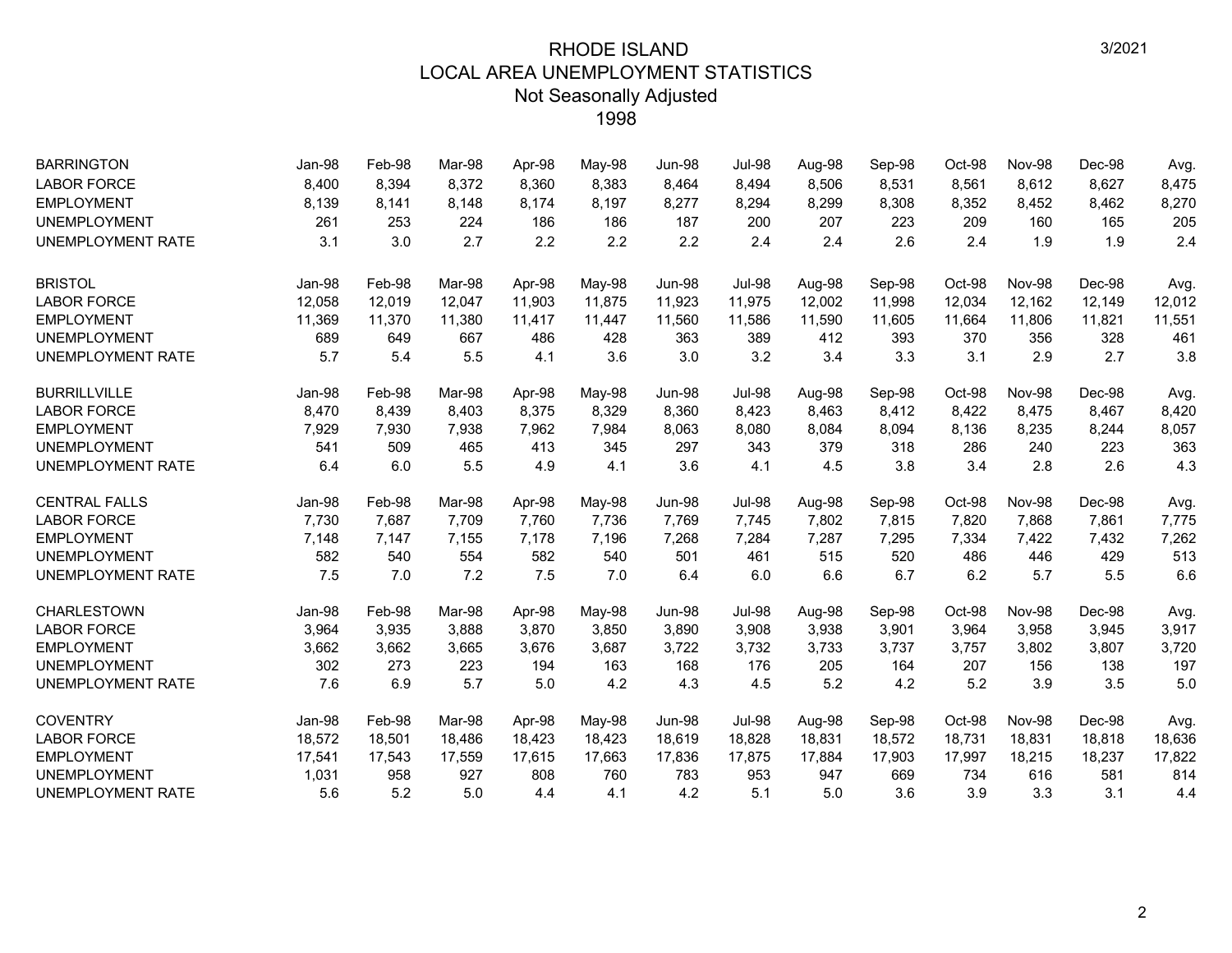| <b>CRANSTON</b>          | Jan-98 | Feb-98 | Mar-98 | Apr-98 | May-98 | <b>Jun-98</b> | <b>Jul-98</b> | Aug-98 | Sep-98 | Oct-98 | <b>Nov-98</b> | Dec-98 | Avg.   |
|--------------------------|--------|--------|--------|--------|--------|---------------|---------------|--------|--------|--------|---------------|--------|--------|
| <b>LABOR FORCE</b>       | 39,262 | 39,099 | 39,097 | 38,861 | 39,068 | 39,422        | 39,676        | 39,654 | 39,692 | 39,793 | 40,122        | 39,933 | 39,474 |
| <b>EMPLOYMENT</b>        | 37,180 | 37,183 | 37,220 | 37,336 | 37,438 | 37,807        | 37,888        | 37,907 | 37,949 | 38,147 | 38,609        | 38,655 | 37,777 |
| <b>UNEMPLOYMENT</b>      | 2,082  | 1,916  | 1.877  | 1,525  | 1,630  | 1,615         | 1.788         | 1,747  | 1,743  | 1,646  | 1,513         | 1,278  | 1,697  |
| <b>UNEMPLOYMENT RATE</b> | 5.3    | 4.9    | 4.8    | 3.9    | 4.2    | 4.1           | 4.5           | 4.4    | 4.4    | 4.1    | 3.8           | 3.2    | 4.3    |
| <b>CUMBERLAND</b>        | Jan-98 | Feb-98 | Mar-98 | Apr-98 | May-98 | <b>Jun-98</b> | <b>Jul-98</b> | Aug-98 | Sep-98 | Oct-98 | Nov-98        | Dec-98 | Avg.   |
| <b>LABOR FORCE</b>       | 17,097 | 17,028 | 17,110 | 17,031 | 16,965 | 17,047        | 17,191        | 17,167 | 17,158 | 17,275 | 17,435        | 17,344 | 17,154 |
| <b>EMPLOYMENT</b>        | 16,202 | 16,204 | 16,220 | 16,269 | 16,314 | 16,475        | 16,510        | 16,518 | 16,537 | 16,622 | 16,824        | 16,844 | 16,462 |
| <b>UNEMPLOYMENT</b>      | 895    | 824    | 890    | 762    | 651    | 572           | 681           | 649    | 621    | 653    | 611           | 500    | 692    |
| UNEMPLOYMENT RATE        | 5.2    | 4.8    | 5.2    | 4.5    | 3.8    | 3.4           | 4.0           | 3.8    | 3.6    | 3.8    | 3.5           | 2.9    | 4.0    |
| <b>EAST GREENWICH</b>    | Jan-98 | Feb-98 | Mar-98 | Apr-98 | May-98 | <b>Jun-98</b> | <b>Jul-98</b> | Aug-98 | Sep-98 | Oct-98 | <b>Nov-98</b> | Dec-98 | Avg.   |
| <b>LABOR FORCE</b>       | 6,785  | 6,754  | 6,754  | 6,707  | 6,713  | 6,827         | 6,864         | 6,882  | 6,896  | 6,917  | 6,966         | 6,941  | 6,834  |
| <b>EMPLOYMENT</b>        | 6,461  | 6,463  | 6,469  | 6,489  | 6,507  | 6,571         | 6,584         | 6,588  | 6,595  | 6,630  | 6,711         | 6,718  | 6,566  |
| <b>UNEMPLOYMENT</b>      | 324    | 291    | 285    | 218    | 206    | 256           | 280           | 294    | 301    | 287    | 255           | 223    | 268    |
| UNEMPLOYMENT RATE        | 4.8    | 4.3    | 4.2    | 3.3    | 3.1    | 3.7           | 4.1           | 4.3    | 4.4    | 4.1    | 3.7           | 3.2    | 3.9    |
| <b>EAST PROVIDENCE</b>   | Jan-98 | Feb-98 | Mar-98 | Apr-98 | May-98 | <b>Jun-98</b> | <b>Jul-98</b> | Aug-98 | Sep-98 | Oct-98 | <b>Nov-98</b> | Dec-98 | Avg.   |
| <b>LABOR FORCE</b>       | 26,538 | 26,339 | 26,285 | 26,051 | 26,087 | 26,390        | 26,519        | 26,519 | 26,455 | 26,640 | 26,787        | 26,832 | 26,454 |
| <b>EMPLOYMENT</b>        | 24,788 | 24,789 | 24,813 | 24,890 | 24,959 | 25,205        | 25,259        | 25,271 | 25,299 | 25,432 | 25,740        | 25,771 | 25,185 |
| <b>UNEMPLOYMENT</b>      | 1,750  | 1,550  | 1,472  | 1,161  | 1,128  | 1,185         | 1,260         | 1,248  | 1,156  | 1,208  | 1,047         | 1,061  | 1,269  |
| UNEMPLOYMENT RATE        | 6.6    | 5.9    | 5.6    | 4.5    | 4.3    | 4.5           | 4.8           | 4.7    | 4.4    | 4.5    | 3.9           | 4.0    | 4.8    |
| <b>EXETER</b>            | Jan-98 | Feb-98 | Mar-98 | Apr-98 | May-98 | <b>Jun-98</b> | <b>Jul-98</b> | Aug-98 | Sep-98 | Oct-98 | <b>Nov-98</b> | Dec-98 | Avg.   |
| <b>LABOR FORCE</b>       | 3,285  | 3,253  | 3,220  | 3,216  | 3,195  | 3,232         | 3,246         | 3,284  | 3,266  | 3,274  | 3,317         | 3,301  | 3,258  |
| <b>EMPLOYMENT</b>        | 3,077  | 3,078  | 3,081  | 3,091  | 3,099  | 3,129         | 3,136         | 3,137  | 3,140  | 3,158  | 3,195         | 3,199  | 3,127  |
| <b>UNEMPLOYMENT</b>      | 208    | 175    | 139    | 125    | 96     | 103           | 110           | 147    | 126    | 116    | 122           | 102    | 131    |
| UNEMPLOYMENT RATE        | 6.3    | 5.4    | 4.3    | 3.9    | 3.0    | 3.2           | 3.4           | 4.5    | 3.9    | 3.5    | 3.7           | 3.1    | 4.0    |
| <b>FOSTER</b>            | Jan-98 | Feb-98 | Mar-98 | Apr-98 | May-98 | <b>Jun-98</b> | <b>Jul-98</b> | Aug-98 | Sep-98 | Oct-98 | <b>Nov-98</b> | Dec-98 | Avg.   |
| <b>LABOR FORCE</b>       | 2,470  | 2,450  | 2,446  | 2,445  | 2,424  | 2,451         | 2,483         | 2,496  | 2,492  | 2,506  | 2,535         | 2,530  | 2,478  |
| <b>EMPLOYMENT</b>        | 2,322  | 2,321  | 2,325  | 2,331  | 2,338  | 2,360         | 2,365         | 2,367  | 2,369  | 2,383  | 2,412         | 2,412  | 2,359  |
| <b>UNEMPLOYMENT</b>      | 148    | 129    | 121    | 114    | 86     | 91            | 118           | 129    | 123    | 123    | 123           | 118    | 119    |
| UNEMPLOYMENT RATE        | 6.0    | 5.3    | 4.9    | 4.7    | 3.5    | 3.7           | 4.8           | 5.2    | 4.9    | 4.9    | 4.9           | 4.7    | 4.8    |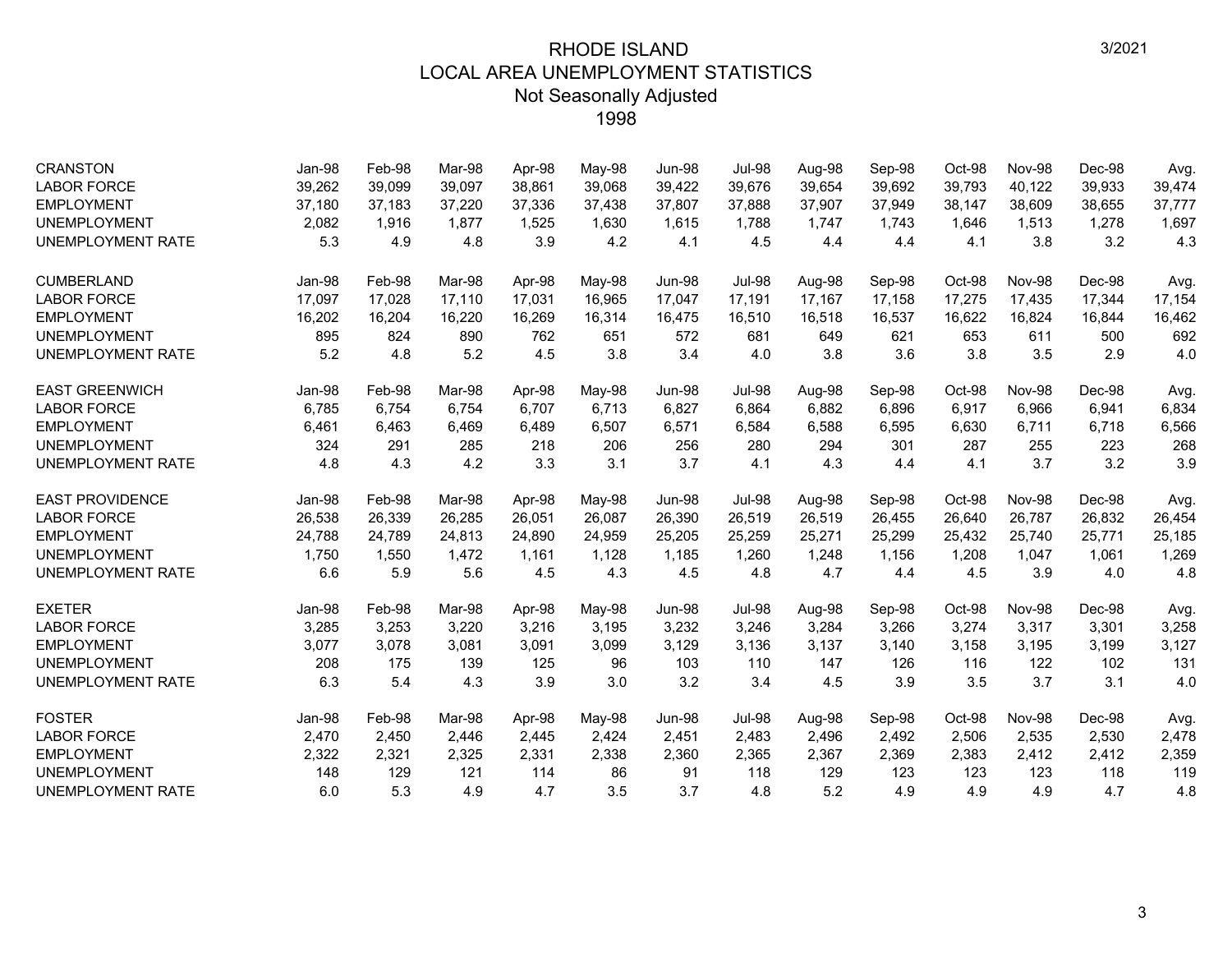| <b>GLOCESTER</b><br><b>LABOR FORCE</b><br><b>EMPLOYMENT</b><br><b>UNEMPLOYMENT</b> | Jan-98<br>5,322<br>5,044<br>278 | Feb-98<br>5,301<br>5,044<br>257 | Mar-98<br>5,308<br>5,048<br>260 | Apr-98<br>5,265<br>5,065<br>200 | May-98<br>5,250<br>5,078<br>172 | <b>Jun-98</b><br>5,321<br>5,129<br>192 | <b>Jul-98</b><br>5,352<br>5,141<br>211 | Aug-98<br>5,329<br>5,142<br>187 | Sep-98<br>5,312<br>5,147<br>165 | Oct-98<br>5,347<br>5,174<br>173 | <b>Nov-98</b><br>5,416<br>5,238<br>178 | Dec-98<br>5,398<br>5,243<br>155 | Avg.<br>5,326<br>5,124<br>202 |
|------------------------------------------------------------------------------------|---------------------------------|---------------------------------|---------------------------------|---------------------------------|---------------------------------|----------------------------------------|----------------------------------------|---------------------------------|---------------------------------|---------------------------------|----------------------------------------|---------------------------------|-------------------------------|
| <b>UNEMPLOYMENT RATE</b>                                                           | 5.2                             | 4.8                             | 4.9                             | 3.8                             | 3.3                             | 3.6                                    | 3.9                                    | 3.5                             | 3.1                             | 3.2                             | 3.3                                    | 2.9                             | 3.8                           |
| <b>HOPKINTON</b>                                                                   | Jan-98                          | Feb-98                          | Mar-98                          | Apr-98                          | May-98                          | Jun-98                                 | <b>Jul-98</b>                          | Aug-98                          | Sep-98                          | Oct-98                          | <b>Nov-98</b>                          | Dec-98                          | Avg.                          |
| <b>LABOR FORCE</b>                                                                 | 4,515                           | 4,464                           | 4.448                           | 4,397                           | 4,395                           | 4,510                                  | 4,665                                  | 4,639                           | 4,483                           | 4,480                           | 4,485                                  | 4,497                           | 4,498                         |
| <b>EMPLOYMENT</b>                                                                  | 4,308                           | 4,289                           | 4,304                           | 4,255                           | 4,286                           | 4,399                                  | 4,494                                  | 4,462                           | 4,360                           | 4,335                           | 4,382                                  | 4,401                           | 4,356                         |
| <b>UNEMPLOYMENT</b>                                                                | 207                             | 175                             | 144                             | 142                             | 109                             | 111                                    | 171                                    | 177                             | 123                             | 145                             | 103                                    | 96                              | 142                           |
| <b>UNEMPLOYMENT RATE</b>                                                           | 4.6                             | 3.9                             | 3.2                             | 3.2                             | 2.5                             | 2.5                                    | 3.7                                    | 3.8                             | 2.7                             | 3.2                             | 2.3                                    | 2.1                             | 3.2                           |
| <b>JAMESTOWN</b>                                                                   | Jan-98                          | Feb-98                          | Mar-98                          | Apr-98                          | May-98                          | <b>Jun-98</b>                          | <b>Jul-98</b>                          | Aug-98                          | Sep-98                          | Oct-98                          | Nov-98                                 | Dec-98                          | Avg.                          |
| <b>LABOR FORCE</b>                                                                 | 2,826                           | 2,827                           | 2,811                           | 2,777                           | 2,780                           | 2,794                                  | 2,791                                  | 2,782                           | 2,786                           | 2,811                           | 2,860                                  | 2,858                           | 2,809                         |
| <b>EMPLOYMENT</b>                                                                  | 2,668                           | 2,668                           | 2,671                           | 2,679                           | 2,687                           | 2,713                                  | 2,718                                  | 2,719                           | 2,721                           | 2,738                           | 2,770                                  | 2,774                           | 2,711                         |
| <b>UNEMPLOYMENT</b>                                                                | 158                             | 159                             | 140                             | 98                              | 93                              | 81                                     | 73                                     | 63                              | 65                              | 73                              | 90                                     | 84                              | 98                            |
| <b>UNEMPLOYMENT RATE</b>                                                           | 5.6                             | 5.6                             | 5.0                             | 3.5                             | 3.3                             | 2.9                                    | 2.6                                    | 2.3                             | 2.3                             | 2.6                             | 3.1                                    | 2.9                             | 3.5                           |
| <b>JOHNSTON</b>                                                                    | Jan-98                          | Feb-98                          | Mar-98                          | Apr-98                          | May-98                          | <b>Jun-98</b>                          | <b>Jul-98</b>                          | Aug-98                          | Sep-98                          | Oct-98                          | Nov-98                                 | Dec-98                          | Avg.                          |
| <b>LABOR FORCE</b>                                                                 | 15,174                          | 15,025                          | 15,022                          | 14,796                          | 14,798                          | 14,865                                 | 14,944                                 | 14,933                          | 14,991                          | 15,047                          | 15,125                                 | 15,099                          | 14,985                        |
| <b>EMPLOYMENT</b>                                                                  | 13,980                          | 13,983                          | 13,996                          | 14,040                          | 14,079                          | 14,218                                 | 14,248                                 | 14,254                          | 14,271                          | 14,346                          | 14,520                                 | 14,537                          | 14,206                        |
| <b>UNEMPLOYMENT</b>                                                                | 1,194                           | 1,042                           | 1,026                           | 756                             | 719                             | 647                                    | 696                                    | 679                             | 720                             | 701                             | 605                                    | 562                             | 779                           |
| <b>UNEMPLOYMENT RATE</b>                                                           | 7.9                             | 6.9                             | 6.8                             | 5.1                             | 4.9                             | 4.4                                    | 4.7                                    | 4.5                             | 4.8                             | 4.7                             | 4.0                                    | 3.7                             | 5.2                           |
| <b>LINCOLN</b>                                                                     | Jan-98                          | Feb-98                          | Mar-98                          | Apr-98                          | May-98                          | Jun-98                                 | <b>Jul-98</b>                          | Aug-98                          | Sep-98                          | Oct-98                          | <b>Nov-98</b>                          | Dec-98                          | Avg.                          |
| <b>LABOR FORCE</b>                                                                 | 10,582                          | 10,590                          | 10.632                          | 10.566                          | 10,597                          | 10,652                                 | 10.711                                 | 10,724                          | 10,688                          | 10,769                          | 10.825                                 | 10.763                          | 10,675                        |
| <b>EMPLOYMENT</b>                                                                  | 10,060                          | 10,060                          | 10,071                          | 10,101                          | 10,130                          | 10,230                                 | 10,251                                 | 10,256                          | 10,267                          | 10,322                          | 10,447                                 | 10,459                          | 10,221                        |
| <b>UNEMPLOYMENT</b>                                                                | 522                             | 530                             | 561                             | 465                             | 467                             | 422                                    | 460                                    | 468                             | 421                             | 447                             | 378                                    | 304                             | 454                           |
| <b>UNEMPLOYMENT RATE</b>                                                           | 4.9                             | 5.0                             | 5.3                             | 4.4                             | 4.4                             | 4.0                                    | 4.3                                    | 4.4                             | 3.9                             | 4.2                             | 3.5                                    | 2.8                             | 4.3                           |
| <b>LITTLE COMPTON</b>                                                              | Jan-98                          | Feb-98                          | Mar-98                          | Apr-98                          | May-98                          | Jun-98                                 | <b>Jul-98</b>                          | Aug-98                          | Sep-98                          | Oct-98                          | Nov-98                                 | Dec-98                          | Avg.                          |
| <b>LABOR FORCE</b>                                                                 | 1,814                           | 1,815                           | 1,829                           | 1,820                           | 1,824                           | 1,854                                  | 1,836                                  | 1,825                           | 1,825                           | 1,844                           | 1,877                                  | 1,870                           | 1,836                         |
| <b>EMPLOYMENT</b>                                                                  | 1,756                           | 1,755                           | 1,756                           | 1,762                           | 1,766                           | 1,785                                  | 1,788                                  | 1,790                           | 1,791                           | 1,800                           | 1,821                                  | 1,824                           | 1,783                         |
| <b>UNEMPLOYMENT</b>                                                                | 58                              | 60                              | 73                              | 58                              | 58                              | 69                                     | 48                                     | 35                              | 34                              | 44                              | 56                                     | 46                              | 53                            |
| <b>UNEMPLOYMENT RATE</b>                                                           | 3.2                             | 3.3                             | 4.0                             | 3.2                             | 3.2                             | 3.7                                    | 2.6                                    | 1.9                             | 1.9                             | 2.4                             | 3.0                                    | 2.5                             | 2.9                           |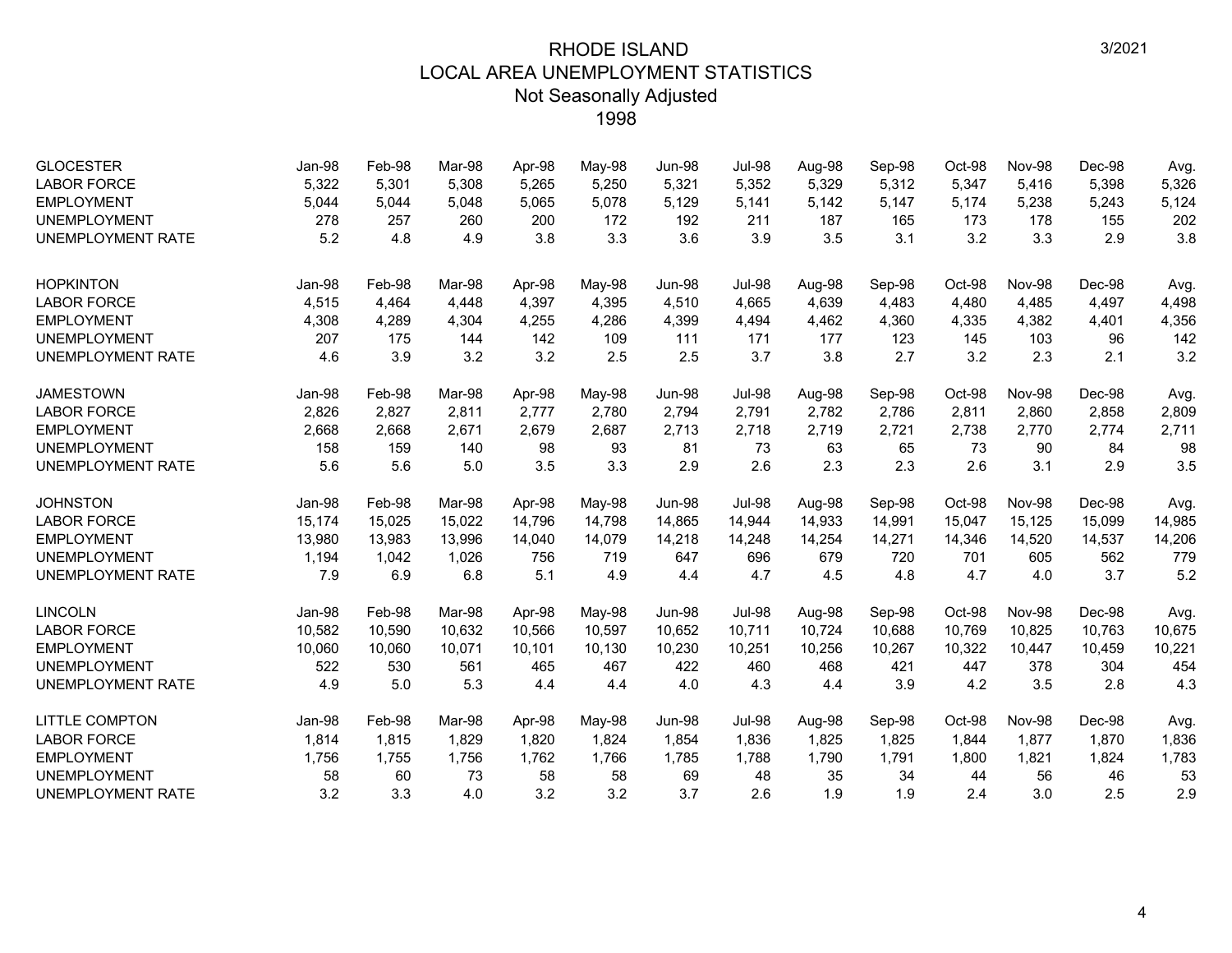| <b>MIDDLETOWN</b>        | Jan-98 | Feb-98 | Mar-98 | Apr-98 | May-98 | Jun-98        | <b>Jul-98</b> | Aug-98 | Sep-98 | Oct-98 | <b>Nov-98</b> | Dec-98 | Avg.   |
|--------------------------|--------|--------|--------|--------|--------|---------------|---------------|--------|--------|--------|---------------|--------|--------|
| <b>LABOR FORCE</b>       | 7,606  | 7,595  | 7,672  | 7,781  | 8,072  | 8,596         | 8,818         | 8,624  | 8,423  | 8,176  | 8,002         | 7,880  | 8,104  |
| <b>EMPLOYMENT</b>        | 7,029  | 7,084  | 7,126  | 7,446  | 7,753  | 8,302         | 8,491         | 8,313  | 8,106  | 7,864  | 7,687         | 7,566  | 7,731  |
| <b>UNEMPLOYMENT</b>      | 577    | 511    | 546    | 335    | 319    | 294           | 327           | 311    | 317    | 312    | 315           | 314    | 373    |
| <b>UNEMPLOYMENT RATE</b> | 7.6    | 6.7    | 7.1    | 4.3    | 4.0    | 3.4           | 3.7           | 3.6    | 3.8    | 3.8    | 3.9           | 4.0    | 4.6    |
| NARRAGANSETT             | Jan-98 | Feb-98 | Mar-98 | Apr-98 | May-98 | Jun-98        | <b>Jul-98</b> | Aug-98 | Sep-98 | Oct-98 | Nov-98        | Dec-98 | Avg.   |
| <b>LABOR FORCE</b>       | 9,477  | 9,443  | 9,435  | 9,348  | 9,369  | 9,456         | 9,469         | 9,471  | 9,511  | 9,577  | 9,669         | 9,675  | 9,491  |
| <b>EMPLOYMENT</b>        | 9,103  | 9,104  | 9.112  | 9,141  | 9,167  | 9,257         | 9,276         | 9,281  | 9,291  | 9,340  | 9,454         | 9,465  | 9,249  |
| <b>UNEMPLOYMENT</b>      | 374    | 339    | 323    | 207    | 202    | 199           | 193           | 190    | 220    | 237    | 215           | 210    | 242    |
| <b>UNEMPLOYMENT RATE</b> | 3.9    | 3.6    | 3.4    | 2.2    | 2.2    | 2.1           | 2.0           | 2.0    | 2.3    | 2.5    | 2.2           | 2.2    | 2.5    |
| <b>NEW SHOREHAM</b>      | Jan-98 | Feb-98 | Mar-98 | Apr-98 | May-98 | <b>Jun-98</b> | <b>Jul-98</b> | Aug-98 | Sep-98 | Oct-98 | <b>Nov-98</b> | Dec-98 | Avg.   |
| <b>LABOR FORCE</b>       | 573    | 591    | 585    | 561    | 537    | 556           | 565           | 557    | 537    | 522    | 580           | 578    | 562    |
| <b>EMPLOYMENT</b>        | 462    | 464    | 468    | 489    | 509    | 545           | 557           | 546    | 533    | 516    | 504           | 497    | 508    |
| <b>UNEMPLOYMENT</b>      | 111    | 127    | 117    | 72     | 28     | 11            | 8             | 11     | 4      | 6      | 76            | 81     | 54     |
| <b>UNEMPLOYMENT RATE</b> | 19.4   | 21.5   | 20.0   | 12.8   | 5.2    | 2.0           | 1.4           | 2.0    | 0.7    | 1.1    | 13.1          | 14.0   | 9.6    |
| <b>NEWPORT</b>           | Jan-98 | Feb-98 | Mar-98 | Apr-98 | May-98 | Jun-98        | <b>Jul-98</b> | Aug-98 | Sep-98 | Oct-98 | <b>Nov-98</b> | Dec-98 | Avg.   |
| <b>LABOR FORCE</b>       | 11,666 | 11,641 | 11,571 | 11,763 | 12,182 | 12,976        | 13,217        | 12,967 | 12,606 | 12,267 | 12,001        | 11,803 | 12,222 |
| <b>EMPLOYMENT</b>        | 10,551 | 10,631 | 10,696 | 11,177 | 11,636 | 12,460        | 12,742        | 12,477 | 12,166 | 11,805 | 11,536        | 11,357 | 11,603 |
| <b>UNEMPLOYMENT</b>      | 1,115  | 1,010  | 875    | 586    | 546    | 516           | 475           | 490    | 440    | 462    | 465           | 446    | 619    |
| <b>UNEMPLOYMENT RATE</b> | 9.6    | 8.7    | 7.6    | 5.0    | 4.5    | 4.0           | 3.6           | 3.8    | 3.5    | 3.8    | 3.9           | 3.8    | 5.1    |
| <b>NORTH KINGSTOWN</b>   | Jan-98 | Feb-98 | Mar-98 | Apr-98 | May-98 | Jun-98        | <b>Jul-98</b> | Aug-98 | Sep-98 | Oct-98 | Nov-98        | Dec-98 | Avg.   |
| <b>LABOR FORCE</b>       | 14,724 | 14,687 | 14.694 | 14,592 | 14,628 | 14,831        | 14,853        | 14,882 | 14,866 | 14,972 | 15,097        | 15,057 | 14,824 |
| <b>EMPLOYMENT</b>        | 14,133 | 14,134 | 14,147 | 14,190 | 14,230 | 14,369        | 14,400        | 14,409 | 14,424 | 14,500 | 14,676        | 14,693 | 14,359 |
| <b>UNEMPLOYMENT</b>      | 591    | 553    | 547    | 402    | 398    | 462           | 453           | 473    | 442    | 472    | 421           | 364    | 465    |
| <b>UNEMPLOYMENT RATE</b> | 4.0    | 3.8    | 3.7    | 2.8    | 2.7    | 3.1           | 3.0           | 3.2    | 3.0    | 3.2    | 2.8           | 2.4    | 3.1    |
| NORTH PROVIDENCE         | Jan-98 | Feb-98 | Mar-98 | Apr-98 | May-98 | <b>Jun-98</b> | <b>Jul-98</b> | Aug-98 | Sep-98 | Oct-98 | Nov-98        | Dec-98 | Avg.   |
| <b>LABOR FORCE</b>       | 18,024 | 17,995 | 18,049 | 17,922 | 17,988 | 18,160        | 18,304        | 18,208 | 18,246 | 18,275 | 18.469        | 18,406 | 18,170 |
| <b>EMPLOYMENT</b>        | 17,097 | 17,098 | 17,115 | 17,169 | 17,216 | 17,385        | 17,422        | 17,431 | 17,451 | 17,542 | 17,755        | 17,776 | 17,371 |
| <b>UNEMPLOYMENT</b>      | 927    | 897    | 934    | 753    | 772    | 775           | 882           | 777    | 795    | 733    | 714           | 630    | 799    |
| <b>UNEMPLOYMENT RATE</b> | 5.1    | 5.0    | 5.2    | 4.2    | 4.3    | 4.3           | 4.8           | 4.3    | 4.4    | 4.0    | 3.9           | 3.4    | 4.4    |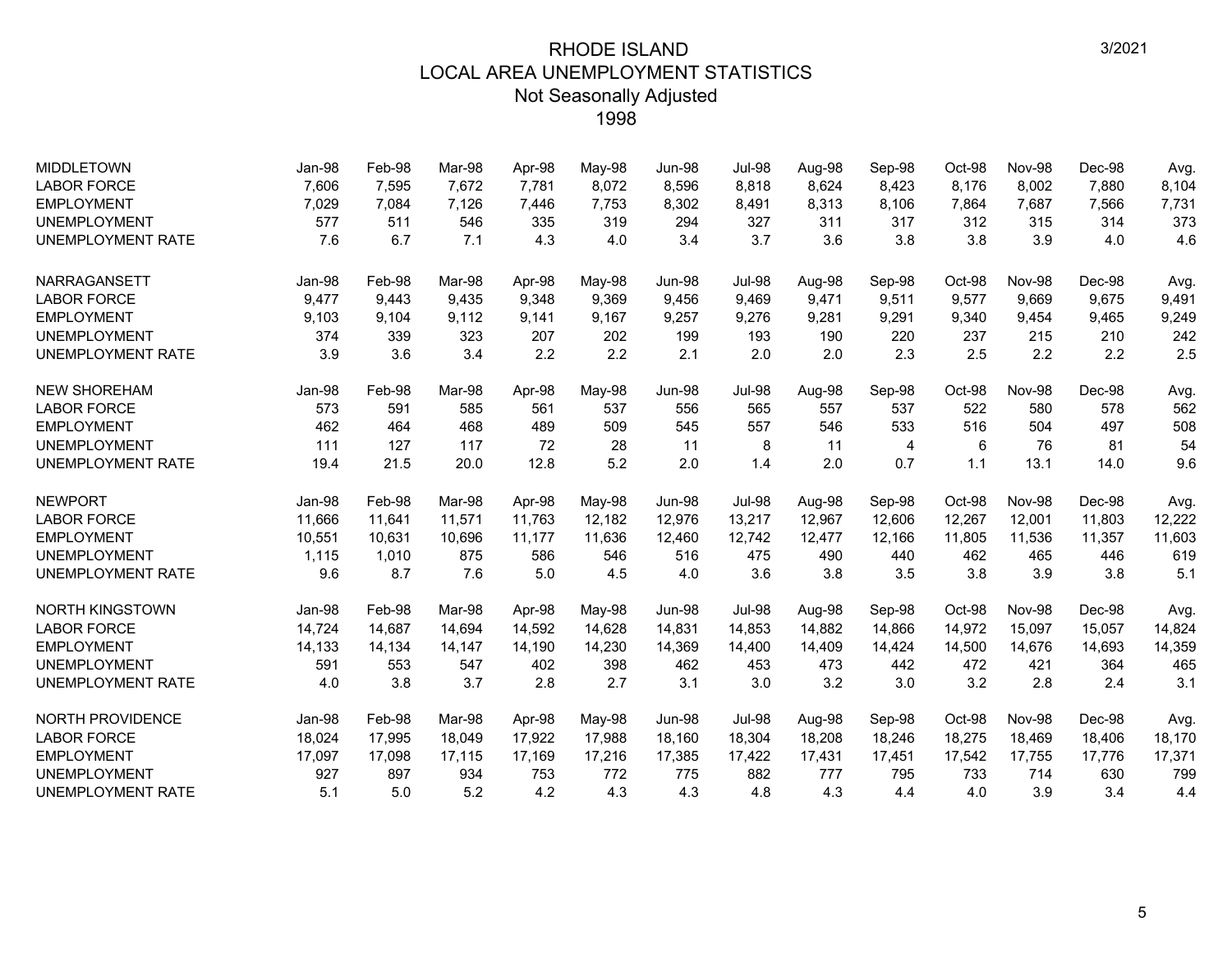| <b>NORTH SMITHFIELD</b>  | Jan-98 | Feb-98 | Mar-98 | Apr-98 | May-98 | Jun-98        | <b>Jul-98</b> | Aug-98 | Sep-98 | Oct-98 | <b>Nov-98</b> | Dec-98 | Avg.   |
|--------------------------|--------|--------|--------|--------|--------|---------------|---------------|--------|--------|--------|---------------|--------|--------|
| <b>LABOR FORCE</b>       | 5,364  | 5,375  | 5,421  | 5,362  | 5,384  | 5,415         | 5,441         | 5,430  | 5,440  | 5,440  | 5,483         | 5,476  | 5,420  |
| <b>EMPLOYMENT</b>        | 5,126  | 5,127  | 5,132  | 5,147  | 5,162  | 5,213         | 5,224         | 5,227  | 5,233  | 5,260  | 5,323         | 5,330  | 5,209  |
| <b>UNEMPLOYMENT</b>      | 238    | 248    | 289    | 215    | 222    | 202           | 217           | 203    | 207    | 180    | 160           | 146    | 211    |
| <b>UNEMPLOYMENT RATE</b> | 4.4    | 4.6    | 5.3    | 4.0    | 4.1    | 3.7           | 4.0           | 3.7    | 3.8    | 3.3    | 2.9           | 2.7    | 3.9    |
| <b>PAWTUCKET</b>         | Jan-98 | Feb-98 | Mar-98 | Apr-98 | May-98 | Jun-98        | <b>Jul-98</b> | Aug-98 | Sep-98 | Oct-98 | <b>Nov-98</b> | Dec-98 | Avg.   |
| <b>LABOR FORCE</b>       | 37,716 | 37,600 | 37,680 | 37,471 | 37,421 | 37,833        | 37,940        | 38,107 | 38,179 | 38,098 | 38,272        | 38,231 | 37,880 |
| <b>EMPLOYMENT</b>        | 35,177 | 35,179 | 35,214 | 35,324 | 35,422 | 35,769        | 35,847        | 35,865 | 35,904 | 36,092 | 36,530        | 36,575 | 35,742 |
| <b>UNEMPLOYMENT</b>      | 2,539  | 2,421  | 2,466  | 2,147  | 1,999  | 2,064         | 2,093         | 2,242  | 2,275  | 2,006  | 1,742         | 1,656  | 2,138  |
| <b>UNEMPLOYMENT RATE</b> | 6.7    | 6.4    | 6.5    | 5.7    | 5.3    | 5.5           | 5.5           | 5.9    | 6.0    | 5.3    | 4.6           | 4.3    | 5.6    |
| <b>PORTSMOUTH</b>        | Jan-98 | Feb-98 | Mar-98 | Apr-98 | May-98 | <b>Jun-98</b> | <b>Jul-98</b> | Aug-98 | Sep-98 | Oct-98 | <b>Nov-98</b> | Dec-98 | Avg.   |
| <b>LABOR FORCE</b>       | 8,221  | 8,281  | 8,313  | 8,537  | 8,841  | 9,412         | 9,609         | 9,382  | 9,135  | 8,881  | 8,729         | 8,592  | 8,828  |
| <b>EMPLOYMENT</b>        | 7,713  | 7,771  | 7,820  | 8,170  | 8,507  | 9,108         | 9,314         | 9,121  | 8,894  | 8,628  | 8,431         | 8,302  | 8,482  |
| <b>UNEMPLOYMENT</b>      | 508    | 510    | 493    | 367    | 334    | 304           | 295           | 261    | 241    | 253    | 298           | 290    | 346    |
| <b>UNEMPLOYMENT RATE</b> | 6.2    | 6.2    | 5.9    | 4.3    | 3.8    | 3.2           | 3.1           | 2.8    | 2.6    | 2.8    | 3.4           | 3.4    | 3.9    |
| <b>PROVIDENCE</b>        | Jan-98 | Feb-98 | Mar-98 | Apr-98 | May-98 | <b>Jun-98</b> | <b>Jul-98</b> | Aug-98 | Sep-98 | Oct-98 | <b>Nov-98</b> | Dec-98 | Avg.   |
| <b>LABOR FORCE</b>       | 72,215 | 71,899 | 72,022 | 71,065 | 71,457 | 72,206        | 72,640        | 72,400 | 72,671 | 72,964 | 73,249        | 73,336 | 72,343 |
| <b>EMPLOYMENT</b>        | 67,074 | 67,081 | 67,145 | 67,355 | 67,542 | 68,205        | 68,353        | 68,388 | 68,461 | 68,821 | 69,653        | 69,737 | 68,151 |
| <b>UNEMPLOYMENT</b>      | 5,141  | 4,818  | 4,877  | 3,710  | 3,915  | 4,001         | 4,287         | 4,012  | 4,210  | 4,143  | 3,596         | 3,599  | 4,192  |
| <b>UNEMPLOYMENT RATE</b> | 7.1    | 6.7    | 6.8    | 5.2    | 5.5    | 5.5           | 5.9           | 5.5    | 5.8    | 5.7    | 4.9           | 4.9    | 5.8    |
| <b>RICHMOND</b>          | Jan-98 | Feb-98 | Mar-98 | Apr-98 | May-98 | <b>Jun-98</b> | <b>Jul-98</b> | Aug-98 | Sep-98 | Oct-98 | <b>Nov-98</b> | Dec-98 | Avg.   |
| <b>LABOR FORCE</b>       | 3,789  | 3,786  | 3,792  | 3,802  | 3,790  | 3,819         | 3,856         | 3,865  | 3,847  | 3,882  | 3,913         | 3,897  | 3,836  |
| <b>EMPLOYMENT</b>        | 3,700  | 3,701  | 3,703  | 3,715  | 3,725  | 3,762         | 3,771         | 3,772  | 3,777  | 3,796  | 3,842         | 3,848  | 3,759  |
| <b>UNEMPLOYMENT</b>      | 89     | 85     | 89     | 87     | 65     | 57            | 85            | 93     | 70     | 86     | 71            | 49     | 77     |
| <b>UNEMPLOYMENT RATE</b> | 2.3    | 2.2    | 2.3    | 2.3    | 1.7    | 1.5           | 2.2           | 2.4    | 1.8    | 2.2    | 1.8           | 1.3    | 2.0    |
| <b>SCITUATE</b>          | Jan-98 | Feb-98 | Mar-98 | Apr-98 | May-98 | <b>Jun-98</b> | <b>Jul-98</b> | Aug-98 | Sep-98 | Oct-98 | <b>Nov-98</b> | Dec-98 | Avg.   |
| <b>LABOR FORCE</b>       | 6,058  | 5,980  | 5,989  | 5,915  | 5,898  | 5,925         | 5,956         | 5,959  | 5,919  | 5,939  | 6,011         | 6,044  | 5,966  |
| <b>EMPLOYMENT</b>        | 5,601  | 5,602  | 5,607  | 5,624  | 5,640  | 5,696         | 5,708         | 5,710  | 5,717  | 5,747  | 5,816         | 5,824  | 5,691  |
| <b>UNEMPLOYMENT</b>      | 457    | 378    | 382    | 291    | 258    | 229           | 248           | 249    | 202    | 192    | 195           | 220    | 275    |
| <b>UNEMPLOYMENT RATE</b> | 7.5    | 6.3    | 6.4    | 4.9    | 4.4    | 3.9           | 4.2           | 4.2    | 3.4    | 3.2    | 3.2           | 3.6    | 4.6    |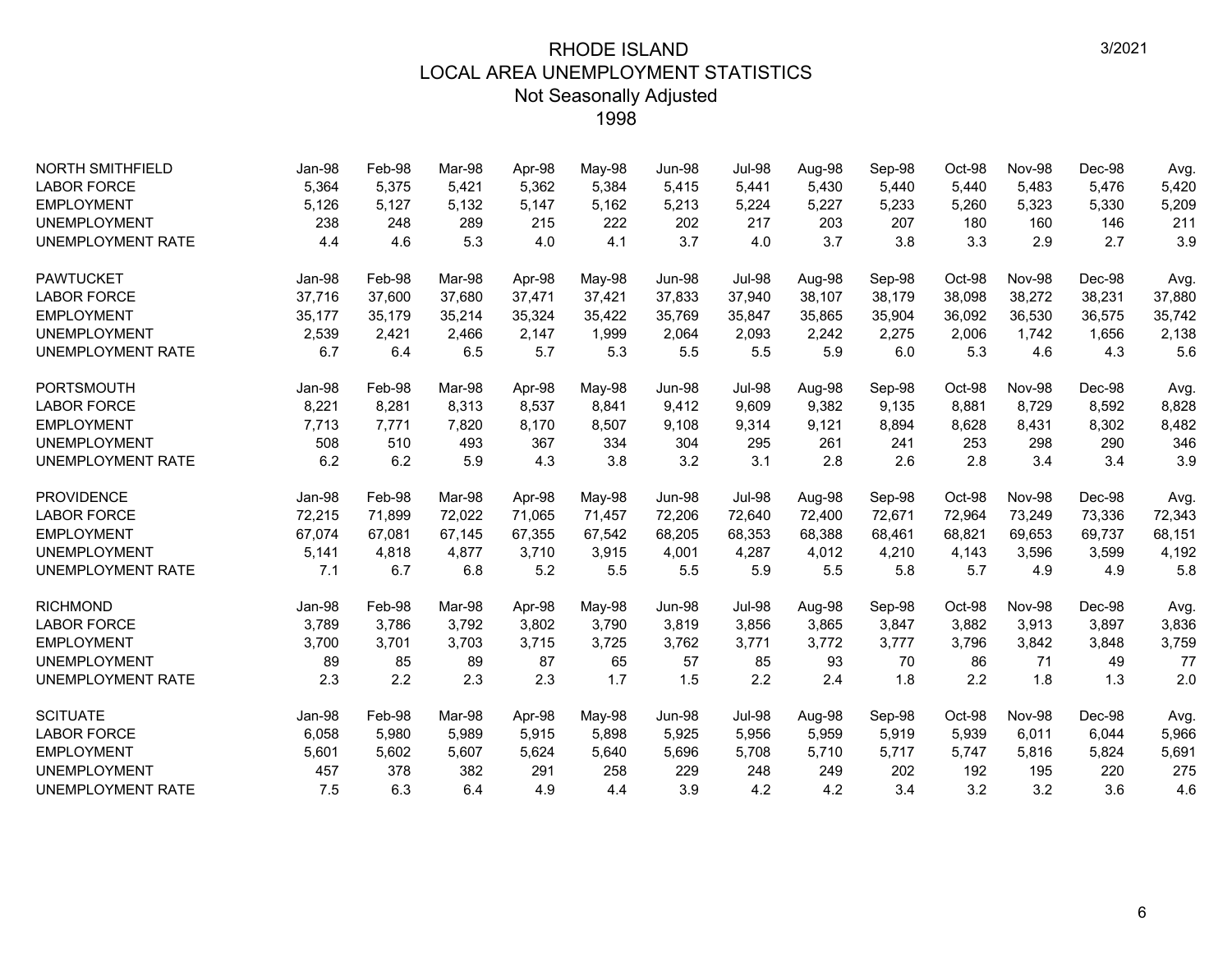| <b>SMITHFIELD</b>        | Jan-98 | Feb-98 | Mar-98 | Apr-98 | May-98 | <b>Jun-98</b> | <b>Jul-98</b> | Aug-98 | Sep-98 | Oct-98 | <b>Nov-98</b> | Dec-98 | Avg.   |
|--------------------------|--------|--------|--------|--------|--------|---------------|---------------|--------|--------|--------|---------------|--------|--------|
| <b>LABOR FORCE</b>       | 10,739 | 10,656 | 10.666 | 10,641 | 10,578 | 10,627        | 10,733        | 10,773 | 10,723 | 10,737 | 10,840        | 10,836 | 10,713 |
| <b>EMPLOYMENT</b>        | 10,134 | 10,134 | 10,143 | 10,176 | 10,204 | 10,304        | 10,326        | 10,331 | 10,342 | 10,397 | 10,524        | 10,536 | 10,296 |
| <b>UNEMPLOYMENT</b>      | 605    | 522    | 523    | 465    | 374    | 323           | 407           | 442    | 381    | 340    | 316           | 300    | 417    |
| <b>UNEMPLOYMENT RATE</b> | 5.6    | 4.9    | 4.9    | 4.4    | 3.5    | 3.0           | 3.8           | 4.1    | 3.6    | 3.2    | 2.9           | 2.8    | 3.9    |
| <b>SOUTH KINGSTOWN</b>   | Jan-98 | Feb-98 | Mar-98 | Apr-98 | May-98 | <b>Jun-98</b> | <b>Jul-98</b> | Aug-98 | Sep-98 | Oct-98 | <b>Nov-98</b> | Dec-98 | Avg.   |
| <b>LABOR FORCE</b>       | 14,239 | 14,168 | 14,165 | 14,065 | 14,036 | 14,166        | 14,224        | 14,282 | 14,245 | 14,342 | 14,432        | 14,514 | 14,240 |
| <b>EMPLOYMENT</b>        | 13,544 | 13,544 | 13,558 | 13,601 | 13,639 | 13,772        | 13,803        | 13,810 | 13,824 | 13,896 | 14,065        | 14,082 | 13,762 |
| <b>UNEMPLOYMENT</b>      | 695    | 624    | 607    | 464    | 397    | 394           | 421           | 472    | 421    | 446    | 367           | 432    | 478    |
| <b>UNEMPLOYMENT RATE</b> | 4.9    | 4.4    | 4.3    | 3.3    | 2.8    | 2.8           | 3.0           | 3.3    | 3.0    | 3.1    | 2.5           | 3.0    | 3.4    |
| <b>TIVERTON</b>          | Jan-98 | Feb-98 | Mar-98 | Apr-98 | May-98 | <b>Jun-98</b> | <b>Jul-98</b> | Aug-98 | Sep-98 | Oct-98 | <b>Nov-98</b> | Dec-98 | Avg.   |
| <b>LABOR FORCE</b>       | 8,163  | 8,140  | 8,140  | 7,966  | 7,886  | 7,954         | 8,041         | 8,024  | 7,965  | 8,043  | 8,179         | 8,171  | 8,056  |
| <b>EMPLOYMENT</b>        | 7,566  | 7,566  | 7,573  | 7,597  | 7,618  | 7,692         | 7,708         | 7,712  | 7,722  | 7,762  | 7,855         | 7,865  | 7,686  |
| <b>UNEMPLOYMENT</b>      | 597    | 574    | 567    | 369    | 268    | 262           | 333           | 312    | 243    | 281    | 324           | 306    | 370    |
| <b>UNEMPLOYMENT RATE</b> | 7.3    | 7.1    | 7.0    | 4.6    | 3.4    | 3.3           | 4.1           | 3.9    | 3.1    | 3.5    | 4.0           | 3.7    | 4.6    |
| <b>WARREN</b>            | Jan-98 | Feb-98 | Mar-98 | Apr-98 | May-98 | <b>Jun-98</b> | <b>Jul-98</b> | Aug-98 | Sep-98 | Oct-98 | <b>Nov-98</b> | Dec-98 | Avg.   |
| <b>LABOR FORCE</b>       | 6,493  | 6,468  | 6.441  | 6,410  | 6,368  | 6,427         | 6,493         | 6,476  | 6,427  | 6,477  | 6,543         | 6,528  | 6,463  |
| <b>EMPLOYMENT</b>        | 6,097  | 6,098  | 6,103  | 6,122  | 6,140  | 6,200         | 6,214         | 6,216  | 6,224  | 6,256  | 6,332         | 6,339  | 6,195  |
| <b>UNEMPLOYMENT</b>      | 396    | 370    | 338    | 288    | 228    | 227           | 279           | 260    | 203    | 221    | 211           | 189    | 268    |
| <b>UNEMPLOYMENT RATE</b> | 6.1    | 5.7    | 5.2    | 4.5    | 3.6    | 3.5           | 4.3           | 4.0    | 3.2    | 3.4    | 3.2           | 2.9    | 4.1    |
| <b>WARWICK</b>           | Jan-98 | Feb-98 | Mar-98 | Apr-98 | May-98 | <b>Jun-98</b> | <b>Jul-98</b> | Aug-98 | Sep-98 | Oct-98 | <b>Nov-98</b> | Dec-98 | Avg.   |
| <b>LABOR FORCE</b>       | 47,020 | 46,786 | 46.753 | 46,491 | 46,544 | 46,943        | 47,176        | 47,169 | 47,198 | 47,430 | 47,861        | 47,741 | 47,093 |
| <b>EMPLOYMENT</b>        | 44,476 | 44,480 | 44,524 | 44,662 | 44,786 | 45,226        | 45,324        | 45,345 | 45,396 | 45,633 | 46,187        | 46,242 | 45,190 |
| <b>UNEMPLOYMENT</b>      | 2,544  | 2,306  | 2,229  | 1,829  | 1,758  | 1,717         | 1,852         | 1,824  | 1,802  | 1,797  | 1,674         | 1,499  | 1,903  |
| UNEMPLOYMENT RATE        | 5.4    | 4.9    | 4.8    | 3.9    | 3.8    | 3.7           | 3.9           | 3.9    | 3.8    | 3.8    | 3.5           | 3.1    | 4.0    |
| <b>WEST GREENWICH</b>    | Jan-98 | Feb-98 | Mar-98 | Apr-98 | May-98 | <b>Jun-98</b> | <b>Jul-98</b> | Aug-98 | Sep-98 | Oct-98 | <b>Nov-98</b> | Dec-98 | Avg.   |
| <b>LABOR FORCE</b>       | 2,401  | 2,398  | 2,396  | 2,405  | 2,400  | 2,430         | 2,455         | 2,450  | 2,432  | 2,452  | 2,474         | 2,461  | 2,430  |
| <b>EMPLOYMENT</b>        | 2,293  | 2,292  | 2,296  | 2,302  | 2,310  | 2,332         | 2,336         | 2,338  | 2,341  | 2,352  | 2,380         | 2,383  | 2,330  |
| <b>UNEMPLOYMENT</b>      | 108    | 106    | 100    | 103    | 90     | 98            | 119           | 112    | 91     | 100    | 94            | 78     | 100    |
| <b>UNEMPLOYMENT RATE</b> | 4.5    | 4.4    | 4.2    | 4.3    | 3.8    | 4.0           | 4.8           | 4.6    | 3.7    | 4.1    | 3.8           | 3.2    | 4.1    |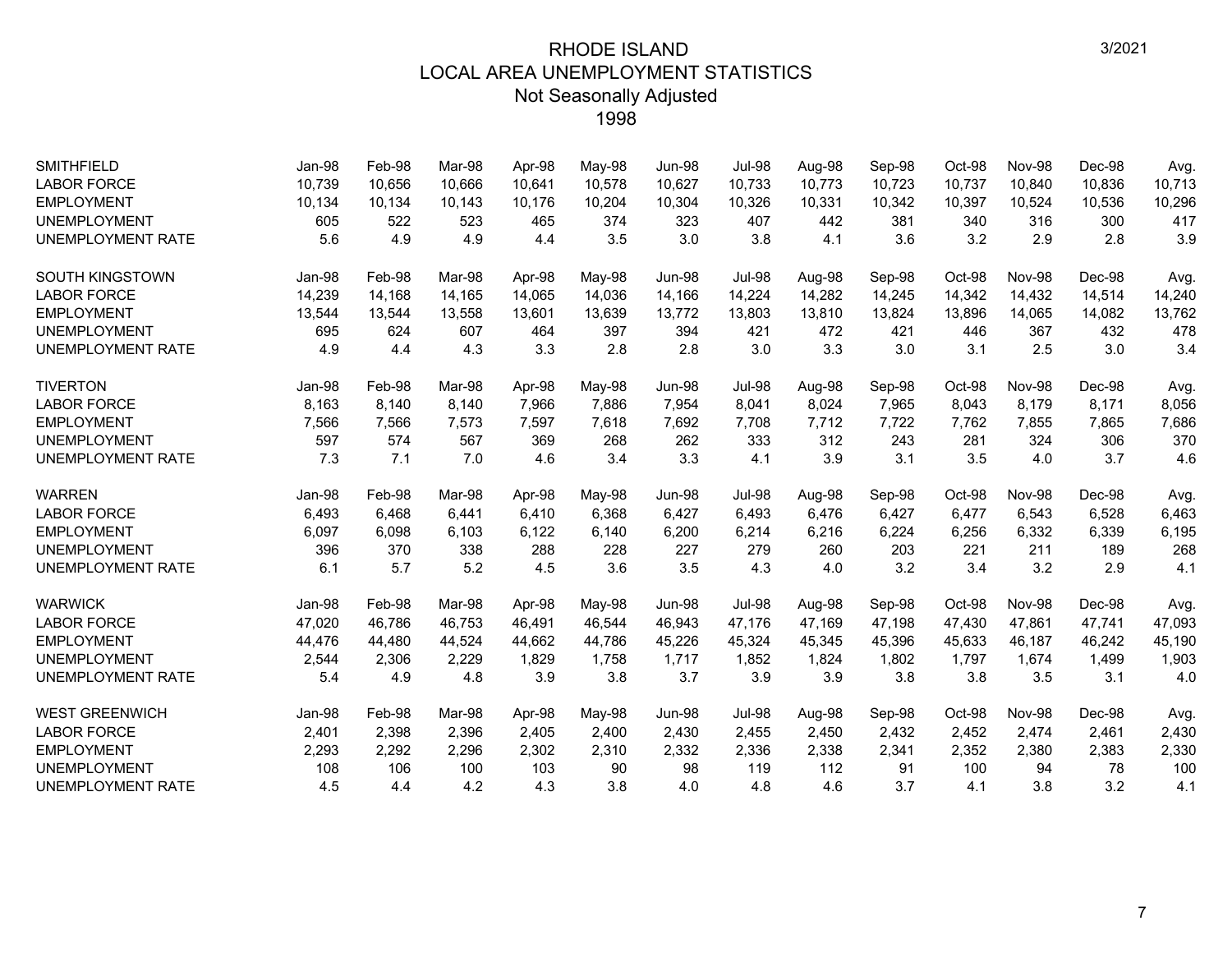| <b>WEST WARWICK</b>      | Jan-98 | Feb-98 | Mar-98 | Apr-98 | May-98 | <b>Jun-98</b> | <b>Jul-98</b> | Aug-98 | Sep-98 | Oct-98 | <b>Nov-98</b> | Dec-98 | Avg.   |
|--------------------------|--------|--------|--------|--------|--------|---------------|---------------|--------|--------|--------|---------------|--------|--------|
| <b>LABOR FORCE</b>       | 16,573 | 16,478 | 16,476 | 16,292 | 16,359 | 16,436        | 16,459        | 16,468 | 16,457 | 16,477 | 16,701        | 16,713 | 16,491 |
| <b>EMPLOYMENT</b>        | 15,389 | 15,391 | 15,406 | 15,453 | 15,497 | 15,649        | 15,682        | 15,690 | 15,707 | 15,789 | 15,981        | 16,000 | 15,636 |
| <b>UNEMPLOYMENT</b>      | 1,184  | 1,087  | 1.070  | 839    | 862    | 787           | 777           | 778    | 750    | 688    | 720           | 713    | 855    |
| <b>UNEMPLOYMENT RATE</b> | 7.1    | 6.6    | 6.5    | 5.1    | 5.3    | 4.8           | 4.7           | 4.7    | 4.6    | 4.2    | 4.3           | 4.3    | 5.2    |
| <b>WESTERLY</b>          | Jan-98 | Feb-98 | Mar-98 | Apr-98 | May-98 | <b>Jun-98</b> | <b>Jul-98</b> | Aug-98 | Sep-98 | Oct-98 | <b>Nov-98</b> | Dec-98 | Avg.   |
| <b>LABOR FORCE</b>       | 13,196 | 13,100 | 13,109 | 12,766 | 12,830 | 13,132        | 13,475        | 13,398 | 13,065 | 13,072 | 13,166        | 13,209 | 13,127 |
| <b>EMPLOYMENT</b>        | 12,518 | 12,467 | 12,506 | 12,369 | 12,455 | 12,782        | 13,058        | 12,966 | 12,666 | 12,595 | 12,736        | 12,789 | 12,659 |
| <b>UNEMPLOYMENT</b>      | 678    | 633    | 603    | 397    | 375    | 350           | 417           | 432    | 399    | 477    | 430           | 420    | 468    |
| UNEMPLOYMENT RATE        | 5.1    | 4.8    | 4.6    | 3.1    | 2.9    | 2.7           | 3.1           | 3.2    | 3.1    | 3.6    | 3.3           | 3.2    | 3.6    |
| <b>WOONSOCKET</b>        | Jan-98 | Feb-98 | Mar-98 | Apr-98 | May-98 | <b>Jun-98</b> | <b>Jul-98</b> | Aug-98 | Sep-98 | Oct-98 | <b>Nov-98</b> | Dec-98 | Avg.   |
| <b>LABOR FORCE</b>       | 20,853 | 20,840 | 20,853 | 20,673 | 20,733 | 20,869        | 20,893        | 20,910 | 20,968 | 21,069 | 21,183        | 21,131 | 20,915 |
| <b>EMPLOYMENT</b>        | 19,496 | 19,498 | 19,518 | 19,577 | 19,631 | 19,825        | 19,867        | 19,877 | 19,898 | 20,003 | 20,245        | 20,270 | 19,809 |
| <b>UNEMPLOYMENT</b>      | 1,357  | 1,342  | 1,335  | 1,096  | 1,102  | 1,044         | 1,026         | 1,033  | 1,070  | 1,066  | 938           | 861    | 1,106  |
| UNEMPLOYMENT RATE        | 6.5    | 6.4    | 6.4    | 5.3    | 5.3    | 5.0           | 4.9           | 4.9    | 5.1    | 5.1    | 4.4           | 4.1    | 5.3    |
| <b>BRISTOL COUNTY</b>    | Jan-98 | Feb-98 | Mar-98 | Apr-98 | May-98 | <b>Jun-98</b> | <b>Jul-98</b> | Aug-98 | Sep-98 | Oct-98 | <b>Nov-98</b> | Dec-98 | Avg.   |
| <b>LABOR FORCE</b>       | 26,951 | 26,881 | 26,860 | 26,673 | 26,626 | 26,814        | 26,962        | 26,984 | 26,956 | 27,072 | 27,317        | 27,304 | 26,950 |
| <b>EMPLOYMENT</b>        | 25,605 | 25,609 | 25,631 | 25,713 | 25,784 | 26,037        | 26,094        | 26,105 | 26,137 | 26,272 | 26,590        | 26,622 | 26,017 |
| <b>UNEMPLOYMENT</b>      | 1,346  | 1,272  | 1,229  | 960    | 842    | 777           | 868           | 879    | 819    | 800    | 727           | 682    | 933    |
| UNEMPLOYMENT RATE        | 5.0    | 4.7    | 4.6    | 3.6    | 3.2    | 2.9           | 3.2           | 3.3    | 3.0    | 3.0    | 2.7           | 2.5    | 3.5    |
| <b>KENT COUNTY</b>       | Jan-98 | Feb-98 | Mar-98 | Apr-98 | May-98 | <b>Jun-98</b> | <b>Jul-98</b> | Aug-98 | Sep-98 | Oct-98 | <b>Nov-98</b> | Dec-98 | Avg.   |
| <b>LABOR FORCE</b>       | 91,351 | 90,917 | 90,865 | 90,318 | 90,439 | 91,255        | 91,782        | 91,800 | 91,555 | 92,007 | 92,833        | 92,674 | 91,483 |
| <b>EMPLOYMENT</b>        | 86,160 | 86,169 | 86,254 | 86,521 | 86,763 | 87,614        | 87,801        | 87,845 | 87,942 | 88,401 | 89,474        | 89,580 | 87,544 |
| <b>UNEMPLOYMENT</b>      | 5,191  | 4,748  | 4,611  | 3,797  | 3,676  | 3,641         | 3,981         | 3,955  | 3,613  | 3,606  | 3,359         | 3,094  | 3,939  |
| UNEMPLOYMENT RATE        | 5.7    | 5.2    | 5.1    | 4.2    | 4.1    | 4.0           | 4.3           | 4.3    | 3.9    | 3.9    | 3.6           | 3.3    | 4.3    |